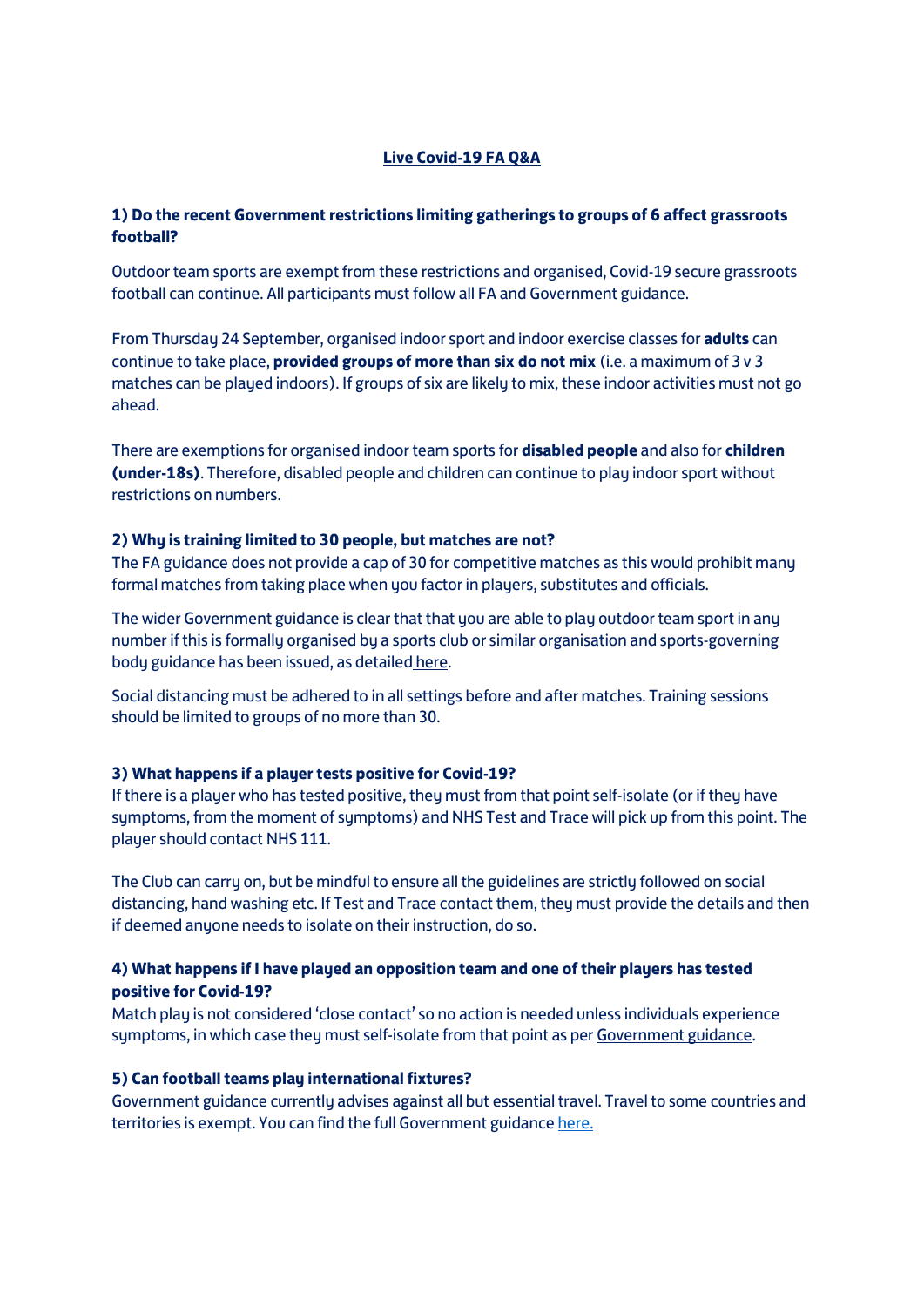# **6) A player has had Covid-19 but is now recovered – can they play? (Do they need a negative test?)**

As long as the player is no longer symptomatic and has fully recovered then it would be fine for them to play, without a negative test, as long as they have finished the specified quarantine period. However, the player should follow advice from a medical professional on when is best to return to exercise. They should also not rush back if they do not feel well enough.

## **7) I am a healthcare worker and regularly in contact with people with Covid-19 – can I play?**

As long as you do not have any symptoms (as is the case for any other participant) and are not selfisolating, then you are able to play. Please adhere t[o Government guidance](https://www.gov.uk/guidance/nhs-test-and-trace-how-it-works) on this.

# **8) Will the grassroots football guidance be updated to mirror the latest National League System (NLS) guidance with regards to the use of changing facilities?**

All participants should follow the Government's guidance on changing rooms which can be found [here.](https://www.gov.uk/guidance/working-safely-during-coronavirus-covid-19/providers-of-grassroots-sport-and-gym-leisure-facilities#section-6-4) The FA's guidance reflects this position.

### **9) What if my club is not ready to return to full competitive training and matches?**

The FA has worked with the government to develop approval for the restart of competitive grassroots football; however, each club should fully understand the guidelines before deciding to commence activity. Each club must only return to competitive football when they are ready and have the appropriate measures in place as developed by The FA and general government guidance. There is no pressure to return. Everyone's health, wellbeing and safety are the priorities.

# **10)What happens if a player, parent or coach shows Covid-19 symptoms before, during or after a match?**

All players, officials, volunteers and spectators must undergo a self-assessment for any Covid-19 symptoms **and complete a full risk assessment, as set out in The FA's guidance.** No-one should leave home to participate in football if they, or someone they live with, has any of the following:

- A high temperature (above  $37.8^{\circ}$ C);
- A new, continuous cough;
- A loss of, or change to, their sense of smell or taste.

If a participant becomes Covid-19 symptomatic during the activity, they should immediately remove themselves from the session and return home as soon as possible. NHS guidance on further management of symptoms should be followed.

If an individual becomes symptomatic post an activity they must follow the NHS Test and Trace guidance foun[d here.](https://www.gov.uk/guidance/nhs-test-and-trace-how-it-works)

### **11) Does this mean we can now play competitive football normally?**

Competitive match play is now permitted, however, in all settings before and after the session, and in any breaks, all participants should practise social distancing, in line with government guidelines on two metres or 'one metre plus'. You can read these guideline[s here.](http://www.thefa.com/-/media/thefacom-new/files/get-involved/2020/detailed-covid-19-guidance-on-re-starting-competitive-grassroots-football.ashx)

Substitutes and coaches are permitted but must socially distance on the touchline or in the dugout. During warm ups and cool downs, participants should practise social distancing where possible. All adult participants must also adhere to the rule of six for indoor sport. There is an exemption for disabled people and children.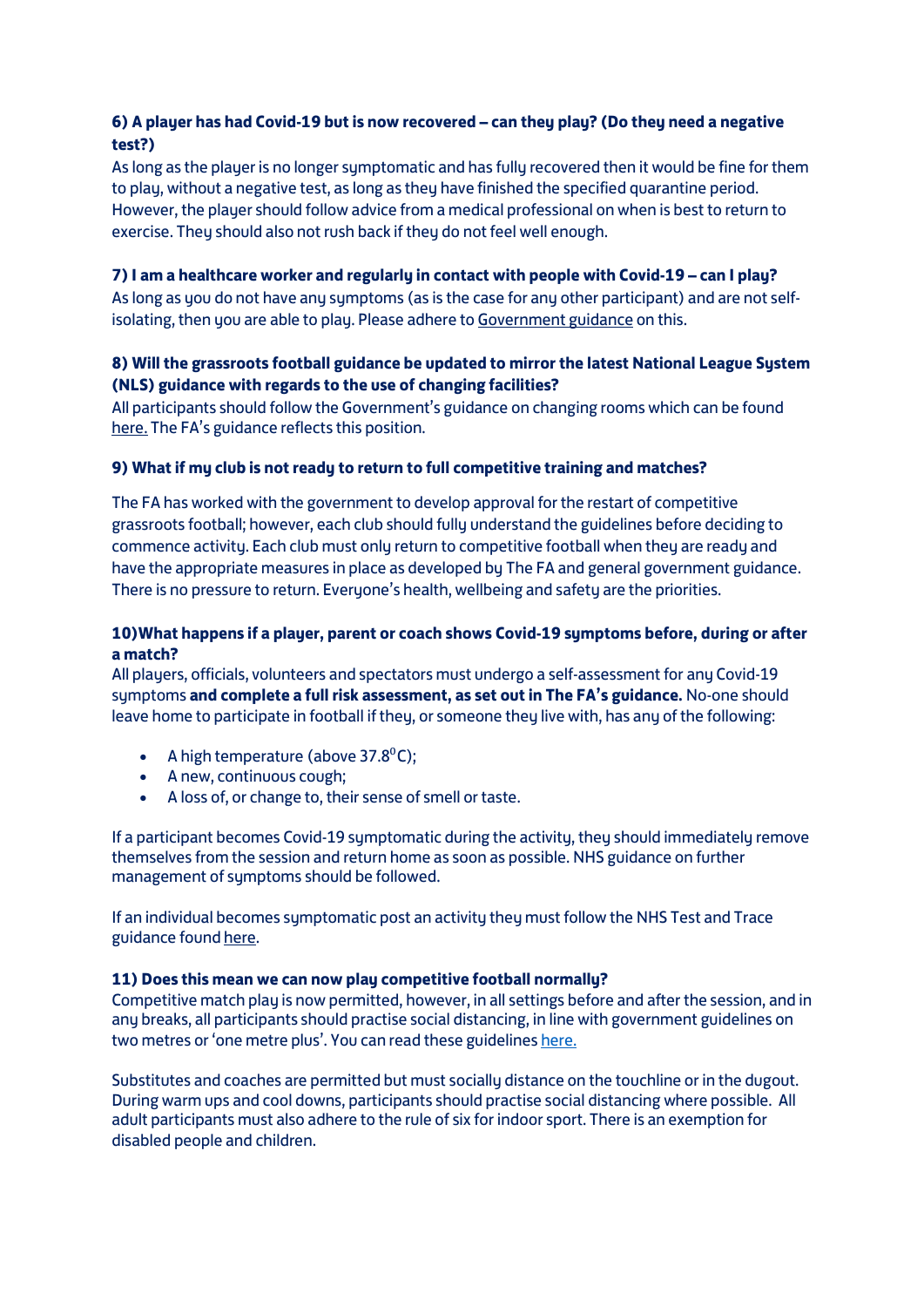# **12) We want to arrange a football competition with different teams competing, is this allowed under the new guidelines?**

The current government guidance permits competitive football activity, therefore in order to host multiple fixtures at the same time you will need to ensure you have considered this as part of your Covid-19 risk assessment and are comfortable that the groups can maintain social distancing off the field at all times.

All clubs and teams need to ensure they are affiliated to their respective County FA to ensure valid insurance is in place and to allow for the use of FA registered referees.

You must ensure that you do not overload your facilities – your Covid-19 risk assessment should cover maximum occupancy levels to ensure that social distancing can be maintained. For all other consideration on the impact upon your facilities please see The FA guidance which is available [here.](http://www.thefa.com/-/media/thefacom-new/files/get-involved/2020/outdoor-football-facilities---covid-19-guidance-on-re-starting-competitive-grassroots-football)

### **13) Are we allowed to share kit and equipment such as balls, goalkeeper gloves and training tops?**

The sharing of equipment must be avoided where possible. Where equipment is shared, equipment must be cleaned before use by another person.

Participants should take their kit home to wash it themselves, rather than have one person handling a large quantity of soiled materials. Where kit absolutely has to be shared or kept together (e.g. lastminute stand-in players, shortage of kit, or an essential club function), each person handling it must wash or sanitise their hands immediately after and appropriate cleaning arrangements for the kit must be made.

### **14)If there is a regional lockdown, does this mean we won't be allowed to play competitively?**

Clubs must always consider whether there are local restrictions in place in their area. If so, clubs should first read the guidance relevant to their area as this may supersede FA guidance and therefore also football activity. County FAs will be working with Local Authorities to determine what restrictions, if any are appropriate.

### **15) Will we be able to use changing rooms?**

Changing rooms are an area of increased risk of transmission. Where possible, they should remain closed. Players and Officials should arrive changed and shower at home. Exceptions may be made where safety and safeguarding measures require their use e.g. supporting disabled athletes or a child needs a change of clothing etc. If you choose to use your changing and shower facilities you must follow government guidelines foun[d here.](https://www.gov.uk/guidance/working-safely-during-coronavirus-covid-19/providers-of-grassroots-sport-and-gym-leisure-facilities#section-6-4)

Preparation and use of toilets before, during or after the match or training should follow government guidance as see[n here.](https://www.gov.uk/government/publications/coronavirus-covid-19-guidance-on-phased-return-of-sport-and-recreation/guidance-for-providers-of-outdoor-facilities-on-the-phased-return-of-sport-and-recreation#keeping-facilities-and-equipment-clean)

Further information on changing rooms for clubs in the National League Sustem and Women's pyramid can be found in The FA's guidance.

### **16) Will I be allowed to go and watch a grassroots football match as a spectator if I'm socially distanced?**

Supporters, parents, and other spectators should remain socially distanced whilst attending events. Spectator groups must be restricted to discrete six-person gathering limits and spread out, in line with wider government guidance, ensuring space for officials, coaches and substitutes.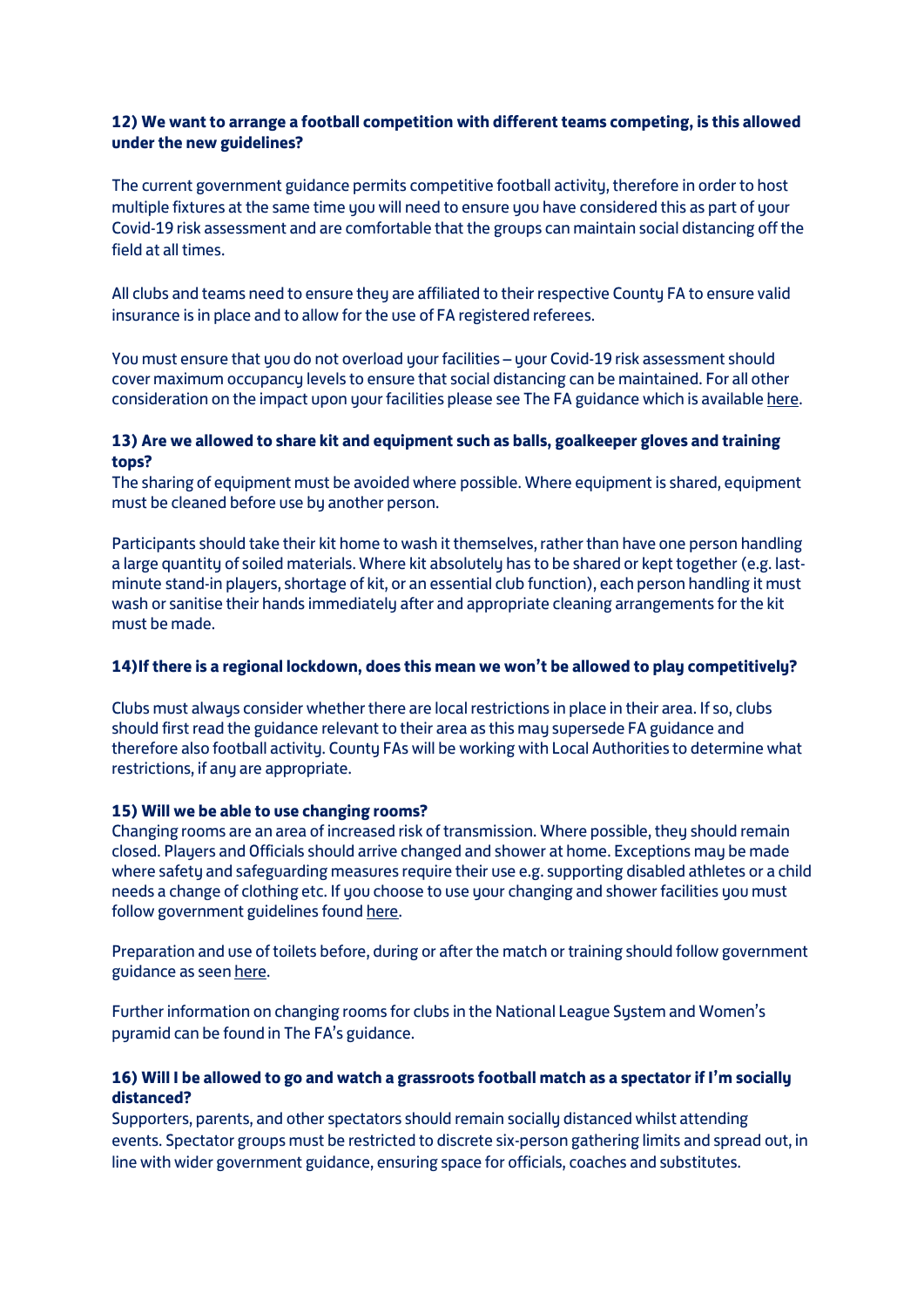Specific FA spectator guidance and protocols for clubs in the men's National League System and Women's Football Pyramid is available [here.](https://www.thefa.com/-/media/thefacom-new/files/get-involved/2020/nls-pyramid-guidance.ashx)

### **17)What are the guidelines for participants and spectators before and after a game or training session?**

There are a number of considerations that should be taken before, during and after a game. The full guidanc[e here](http://www.thefa.com/-/media/thefacom-new/files/get-involved/2020/summary-of-covid-19-guidance-on-re-starting-competitive-grassroots-football.ashx) provides an overview of these.

#### **18)Do we need to support NHS Test and Trace efforts?**

Yes, facility providers are expected to fully support the Governments test and trace system. This involves displaying NHS QR posters at your venue to offer a quick, simple and secure way for visitors to register that they've been to your venue.

You must register for an official NHS QR code and display your official NHS QR poster at entrances to your venue, in places that are easy for visitors to see and access such as your car park and entrances to your pitches and clubhouse. The same poster should be printed and displayed multiple times to avoid queuing and congestion when visitors are registering.

#### **19)Where can I find out more about the NHS QR code for test and trace?**

A full set of FAQ's from the NHS can be found [here.](https://faq.covid19.nhs.uk/category/?id=CAT-01043&parentid=CAT-01027) 

#### **20) Is the QR code just for facilities with buildings/changing rooms?**

This applies to all football facility types including pitch only sites, however if not practical to use the QR code, information can be captured manually. Essentially, if you play at a venue that is visited by members of the public and has a space where people congregate, then we encourage you to create a QR code poster for that venue if not already in place.

### **21) When does a club need to create a QR code?**

A club should create a QR code when the club is the facility operator or a QR code is not provided by the facility it hires for training or home matches. Each different venue should have a QR code.

### **22) Do all players and parents have to scan the code or can a coach scan this on behalf of the players?**

Anyone over the age of 16 should register their visit. Parents/guardians can do this on behalf of their children. Individuals are encouraged to register (instead of a group representative).

#### **23) What visitor types does test and trace apply to?**

Players, spectators, coaches, match officials, staff / volunteers and all other visitors to the site aged 16 and above. **24) If we use local authority pitches, do we still have to produce a QR code, or do the Local Authority?**

This must be agreed between the facility provider and the user group. In certain venues it may be more effective for user clubs to register visitors. In such cases, each club must provide the facility provider with a copy of their Covid-19 risk-assessment (including its track and trace measures).

#### **25) What happens if a visitor refuses to register via the NHS QR system?**

For pitches and outdoor areas, downloading and using the NHS COVID-19 app is currently voluntary. Facility providers should encourage all visitors to use this service but should not stop visitor access if they have not used the check in feature.

However, in hospitality areas, Government guidance states that visitors should be refused entry if they do not provide their name and contact details, is not in a group (for which one other member has provided name and contact details), or who has not scanned the NHS QR code.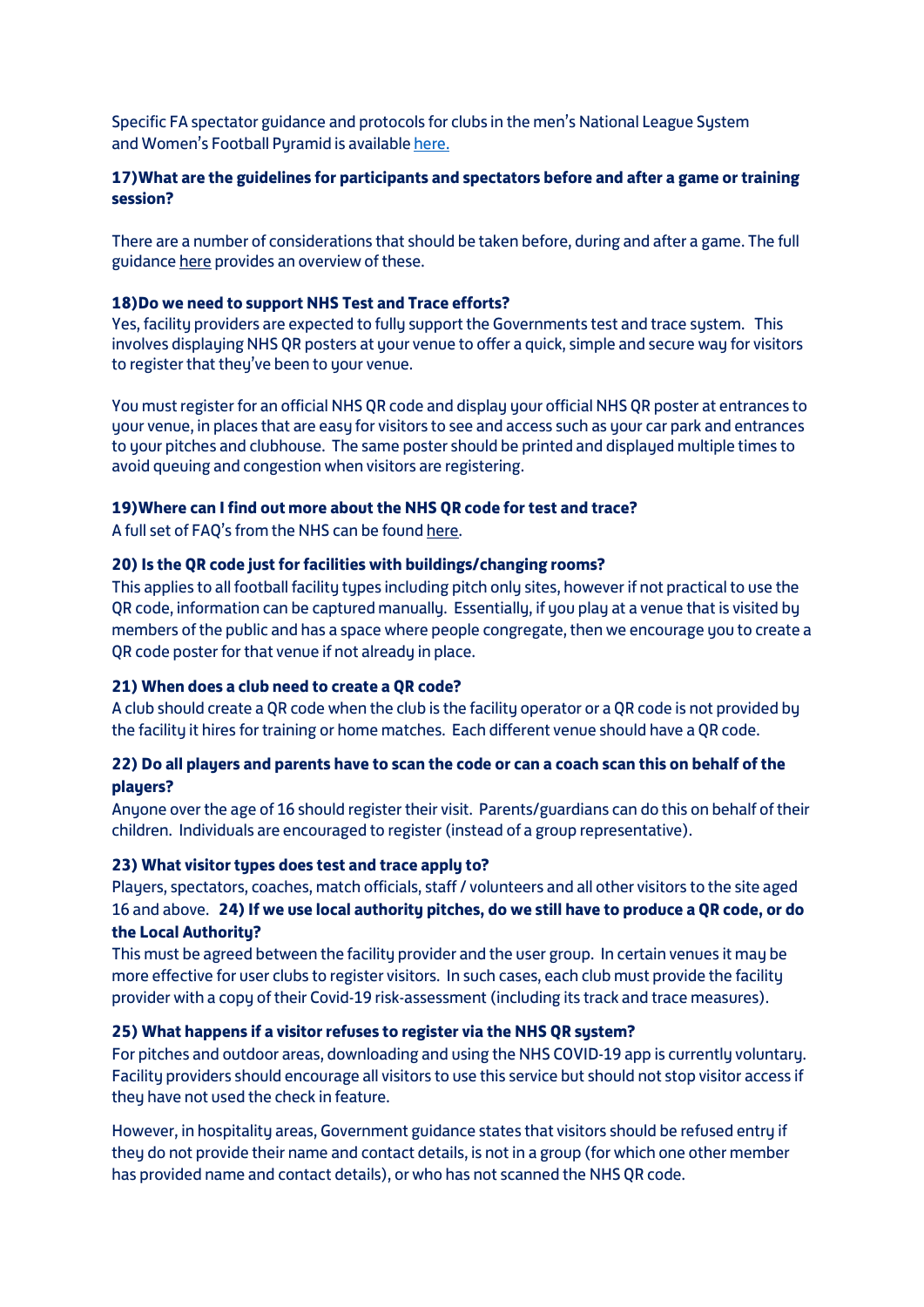If in the rare case that a customer or visitor becomes unruly, you should follow your own security procedures. This may include calling the police if you feel the individual poses a risk to yourself or others.

# **26) What happens for people who don't have the appropriate smart phone to scan the code, or no phone at all?**

A manual system must remain in place as a backup.

# **27)What does this mean for clubs with teams in the National League System or the Women's Football Pyramid, is there a set of specific guidance for players and spectators at this level of the game?**

Guidance for the National League Sustem and Women's Football Puramid is available [here.](https://www.thefa.com/-/media/thefacom-new/files/get-involved/2020/nls-pyramid-guidance.ashx)

### **28) Can clubs/venues provide food and drink**?

Yes, for those clubs that have catering and bar facilities they are able to operate in accordance with the government guidelines for that sector and these can be foun[d here.](https://www.gov.uk/guidance/working-safely-during-coronavirus-covid-19/restaurants-offering-takeaway-or-delivery) Extra considerations should be made to ensure social distancing is in place. Further information can be found in The FA's guidance on facilities which you can fin[d here.](http://www.thefa.com/-/media/thefacom-new/files/get-involved/2020/outdoor-football-facilities---covid-19-guidance-on-re-starting-competitive-grassroots-football.ashx)

Face coverings must be worn bu customers in hospitality venues, when they are not eating or drinking. Staff will also be required to wear face covering as well. Exemptions apply which you can read abou[t here.](https://www.gov.uk/government/publications/coronavirus-outbreak-faqs-what-you-can-and-cant-do/coronavirus-outbreak-faqs-what-you-can-and-cant-do)

#### **29) Are there any rules around goal celebrations?**

Yes, goal celebrations should be conducted in a socially distant manner. Please refer to this guidance for a summary of considerations that should be taken during play.

#### **30) What about Walking Football, is there any specific guidance around this?**

As a format of football, Walking Football is covered by all the same guidelines that are provided by The FA. These can be foun[d here.](http://www.thefa.com/-/media/thefacom-new/files/get-involved/2020/detailed-covid-19-guidance-on-re-starting-competitive-grassroots-football.ashx)

#### **31) What if there is an injury, is it safe for a player to be treated?**

If a participant gets injured, a member of their household can assist if present and appropriate, but others (including match officials, teammates and coaches) will still need to socially distance unless a life or limb-threatening injury necessitates compromising guidelines to provide emergency care.

If there is a first-aider or other medical personnel present, they should be equipped with the appropriate PPE (including face coverings) before treating anyone to protect themselves and others if they need to compromise social-distancing guidelines to provide medical assistance. Full medical guidance can foun[d here.](http://www.thefa.com/-/media/thefacom-new/files/get-involved/2020/clubs-and-coaches---covid-19-first-aid-guidance-for-returning-to-competitive-grassroots-football.ashx)

#### **32) What is permitted as 'organised' football?**

Above all, football must be played in an organised and safe environment that has a Covid-19 risk assessment specifically for organised football activity. This can be provided by a) the user group (e.g. a club), b) the facility provider (e.g. a small sided football centre), or c) by both. Where no risk assessment exists – groups must follow the Governments 'rule of six'.

Example 1: a football club that has its own Covid-19 risk assessment and plays at a local park = permitted.